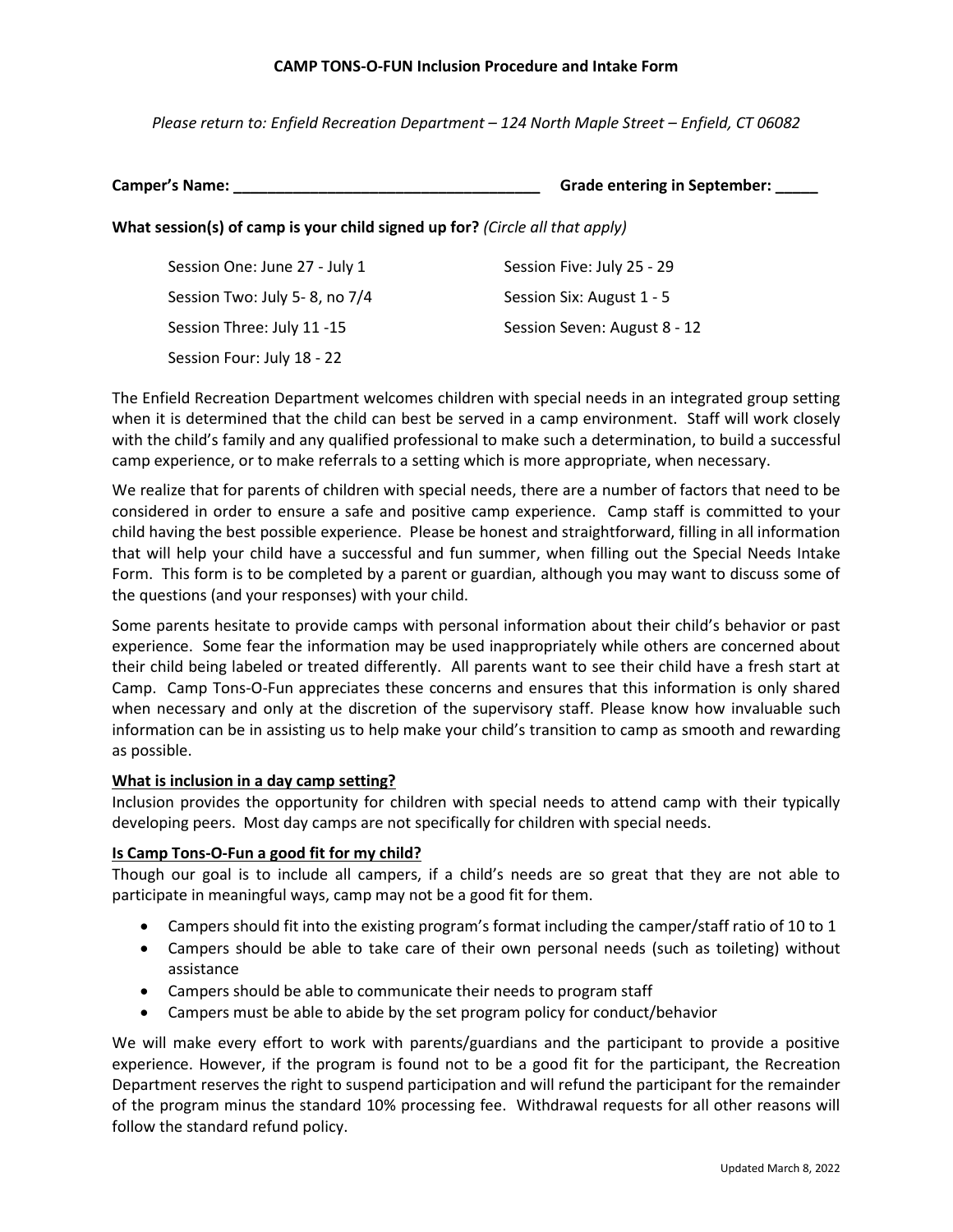**This form must be filled out and submitted at or before the time of registration. Please fill out the following questions as completely and accurately as possible. Please attach additional sheets if more space is needed.**

| <u> 1989 - Johann Stoff, amerikansk politiker (d. 1989)</u>                                               |  |  |  |  |
|-----------------------------------------------------------------------------------------------------------|--|--|--|--|
|                                                                                                           |  |  |  |  |
|                                                                                                           |  |  |  |  |
| 2. Will your child require any medication throughout the day while at camp? ___ YES<br>NO.                |  |  |  |  |
| 3. Does your child prefer group or solitary activities?                                                   |  |  |  |  |
| 4. What is your child's approach to establishing relationships with other children (outgoing, shy, etc.)? |  |  |  |  |
| 5. How does your child typically get along with adults?                                                   |  |  |  |  |
| 6. How is your child at reading social cues? Is s/he able to read body language?                          |  |  |  |  |
| 7. What does your child do when s/he is angry, frustrated or disappointed?                                |  |  |  |  |
| 8. What does your child do when s/he is bored?                                                            |  |  |  |  |
| 9. How does your child handle transitions?                                                                |  |  |  |  |
| 10. What, if anything, is your child afraid of? How does s/he react to these things?                      |  |  |  |  |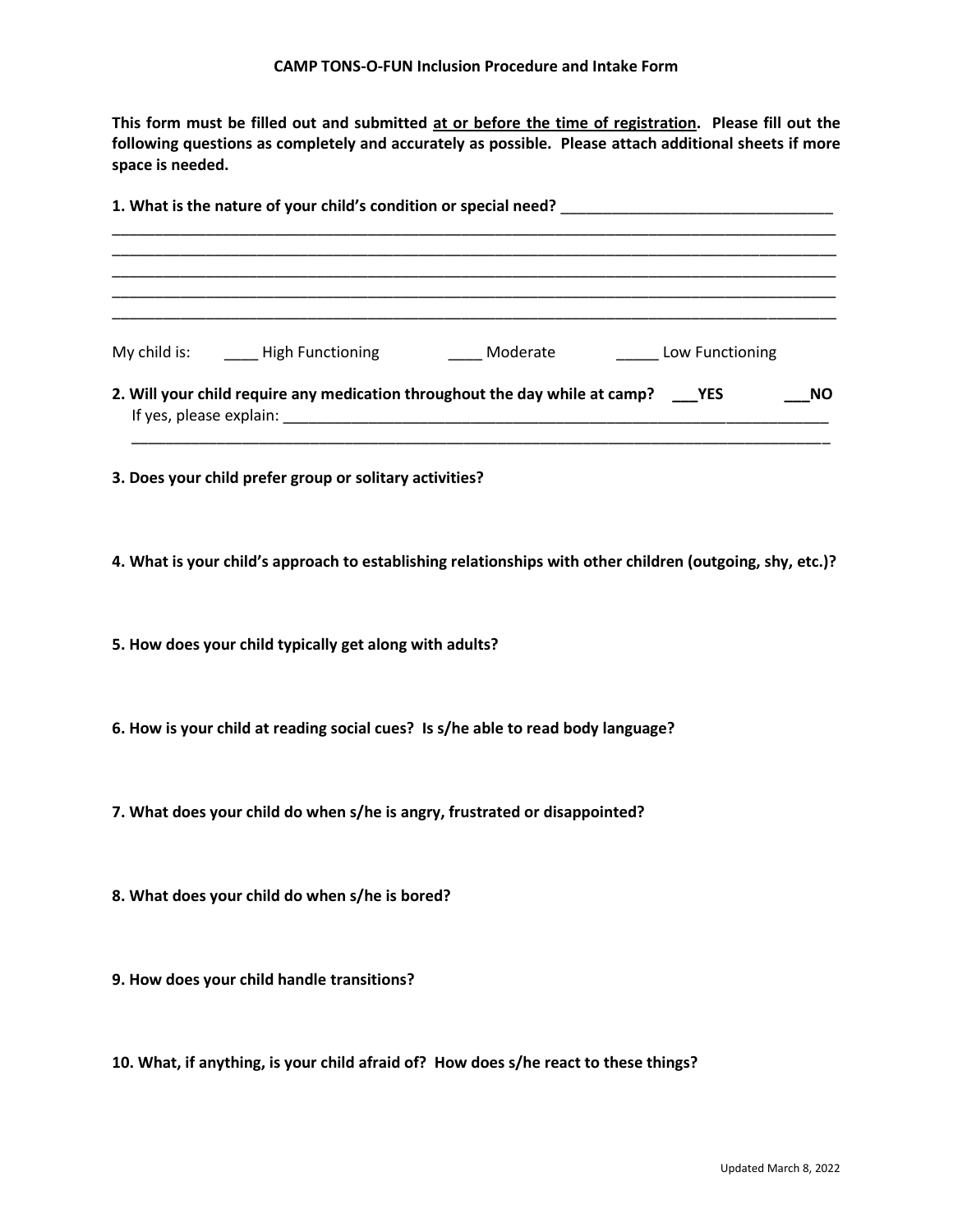# **CAMP TONS-O-FUN Inclusion Procedure and Intake Form**

### **11. Please check off any of the following that apply to your child:**

- $\Box$  Exhibits off-task behaviors, easily distracted, has a short attention span
- □ Makes inappropriate noises
- □ Excitable, impulsive, lacks self-control
- $\Box$  Restless, squirmy, high activity level
- $\Box$  Uses physical aggression
- $\Box$  Disturbs others, has difficulty with respecting others personal space
- $\Box$  Lacks patience/has outbursts
- $\Box$  Sudden or extreme mood changes, unpredictable behavior
- $\Box$  Social skills differ from peers
- $\Box$  Unable to share, dominates or controls the participation of others
- $\Box$  Unable to follow directions, written and/or verbal
- $\Box$  Takes things that belong to others
- $\Box$  Other (please describe)

Describe above answers and any additional information: \_\_\_\_\_\_\_\_\_\_\_\_\_\_\_\_\_\_\_\_\_\_\_\_\_

# **12. In what situations do the behavior(s) of concern occur?**

### **Location**

- $\Box$  In school
- At home
- **Person(s)**
	- **Nith parents**
	- □ With peers
- $\Box$  Extra-curricular activities  $\Box$  With teachers In vehicles/school bus
	-
- □ In the lunchroom
- 
- □ On the playground
- - □ When in large groups
	- $\Box$  In small groups
	- □ When by him/herself
	- □ When in transition
	- $\Box$  In noisy environments
	- During unstructured time

# **13. Are there other internal or external events that influence the behavior(s) of concern?**

- Medication
- $\Box$  Physical health
- Over tiredness
- Dehydration/hunger
- $\Box$  Extreme heat or cold
- $\Box$  Being overwhelmed
- $\Box$  Obsessive thoughts/rituals
- $\Box$  Perceived unfairness
- $\Box$  Competitive activities
- □ Taking turns/sharing
- Waiting in line
- $\Box$  Conflict at home
- $\Box$  Negative peer influence
- □ Aggression from another child

 $\Box$ 

- $\Box$  Change in anticipated schedule
- $\Box$  Not knowing the schedule for the day
- $\Box$  Lack of adult attention
- $\Box$  Lack of peer attention
- □ Attention focused on child
- $\Box$  Unavailability of desired object/activity

\_\_\_\_\_\_\_\_\_\_\_\_\_\_\_\_\_\_\_\_\_\_\_\_\_\_\_\_\_\_\_

**14. What strategies are helpful in supporting your child through challenging situations?**

- With siblings
	-

 $\Box$ 

 $\Box$ 

- Daycare providers
- **Camp counselors**
- **Context**

\_\_\_\_\_\_\_\_\_\_\_\_\_\_\_\_\_\_\_\_\_\_\_\_\_\_\_\_\_\_\_\_\_\_\_\_\_\_\_\_\_\_\_\_\_\_\_\_\_\_\_\_\_\_\_\_\_\_\_\_\_\_\_\_\_\_\_\_\_\_\_\_\_\_\_\_\_\_\_\_\_\_ \_\_\_\_\_\_\_\_\_\_\_\_\_\_\_\_\_\_\_\_\_\_\_\_\_\_\_\_\_\_\_\_\_\_\_\_\_\_\_\_\_\_\_\_\_\_\_\_\_\_\_\_\_\_\_\_\_\_\_\_\_\_\_\_\_\_\_\_\_\_\_\_\_\_\_\_\_\_\_\_\_\_

- 
-